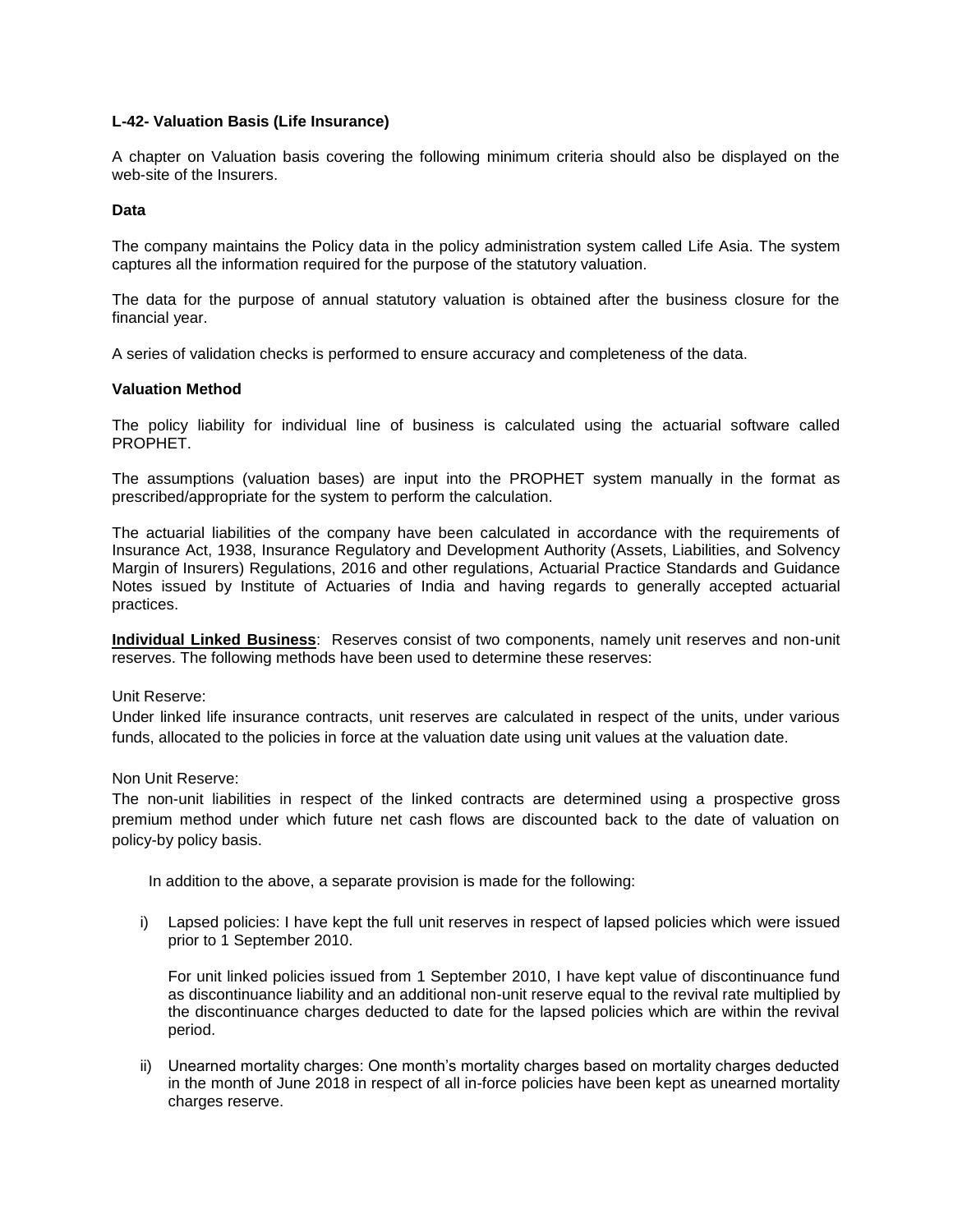- iii) Unearned morbidity charges: One month's morbidity charges based on morbidity charges deducted in the month of June 2018 in respect of in-force policies with morbidity benefit have been kept as unearned morbidity charges reserve. For Health product, the charges are deducted annually in advance. In this case the unearned morbidity charges till the next renewal date has been kept as unearned morbidity charge reserve.
- iv) Incurred but not reported (IBNR) claims: For individual linked business, I have used run-off triangle approach to allow for the delay in claim intimation. For unit-linked health contract, as the delay in reporting for health related claims is comparatively less than mortality related claims, half month's morbidity charge has been kept as IBNR.
- v) Extra Mortality Reserve: The lives subject to extra mortality and morbidity risk pay higher mortality charges. The unearned mortality and morbidity charges above will include these extra charges. The extra mortality reserve in respect of substandard lives is therefore implicitly allowed in unearned mortality/morbidity charge calculation.
- vi) Free Look reserves: The estimated refund of charges on the policies expected to be subject to free-look cancellation is kept as free-look reserve
- vii) Options and Guarantees: As none of the contracts offer any financially significant options or guarantees, I have not provided any extra reserve in respect of options and guarantees.

In addition, a global reserve for all lines of business, the components and calculation of which is explained at the end of this section.

## **Individual Non-Linked Business**:

As on valuation date the company had term assurance, mediclaim policy, fund based variable endowment, individual participating business, non-participating cash back plan, non-participating return of premium product and immediate annuity product under non-linked category. The reserve is determined using gross premium method. The reserve under this method is the excess of discounted value of future benefit outgo and expenses including commission over discounted value of future office premium. For regular premium policies this method may give rise to negative reserve which is zeroised and the reserve is topped up by the unearned premium for the policy year in case of protection policies and surrender value in other cases. For single premium polices where policy is eligible for surrender value the mathematical reserve is the higher of gross premium reserve calculated above and the surrender value.

For lapsed policies, reserve is kept by applying a revival rate on the reserve calculated assuming that the lapsed policies are inforce and after deducting the premiums due net of commission.

An IBNR has been calculated using the run-off triangle approach for the total non-linked individual business.

An extra premium reserve is the extra reserve over the standard mortality reserve. The reserve is recalculated by building in the extra mortality rate into the reserve calculation. The difference between the recalculated reserve and the standard mortality reserve if positive is maintained as the extra premium reserve.

The estimated refund of premium on the policies expected to be subject to free-look cancellation is kept as free-look reserve.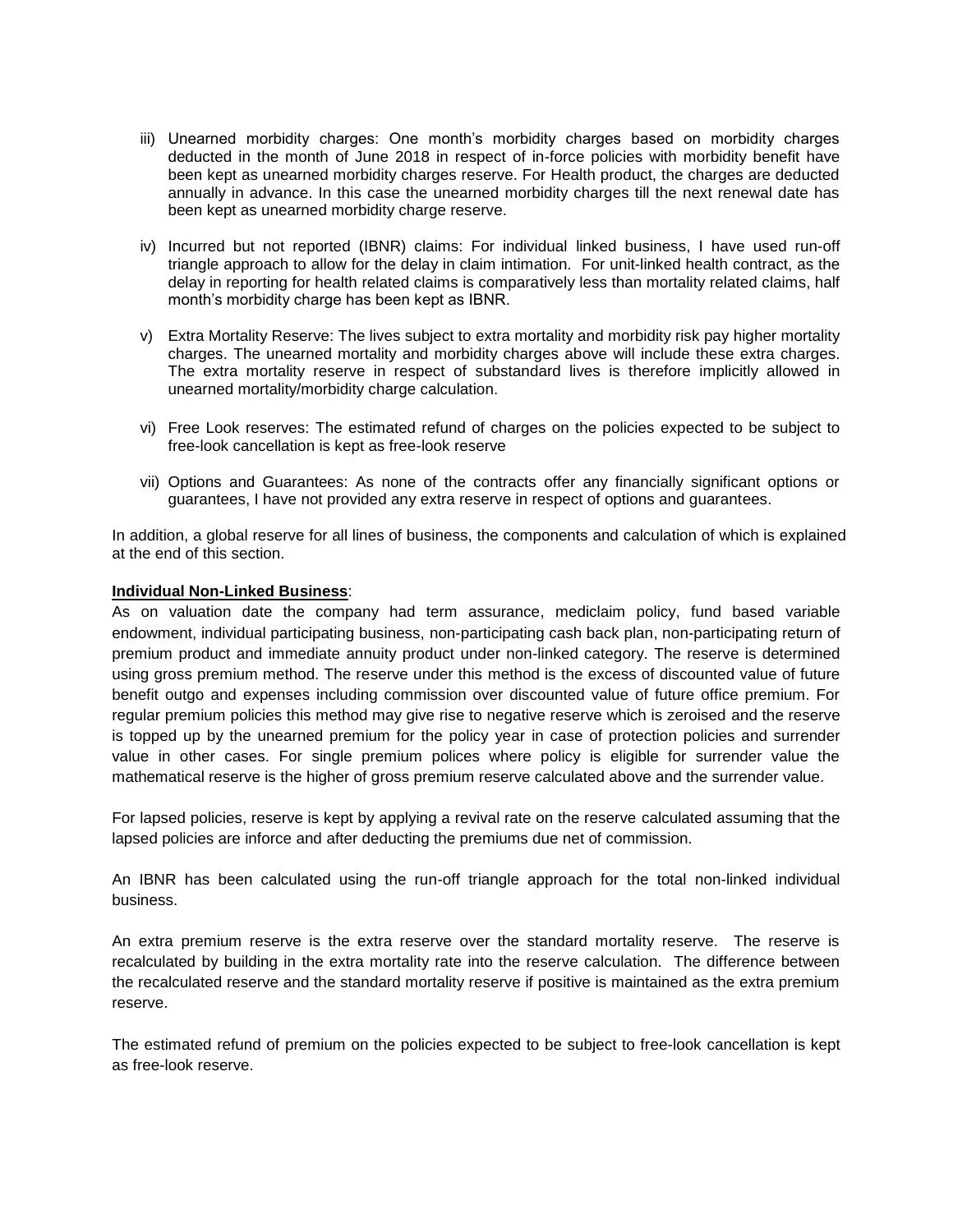# **Group Linked Business**

Reserves consist of two components, namely unit reserves and non-unit reserves. The following methods have been used to determine these reserves:

Unit Reserve:

The reserve held under the group unit-linked plan is unit reserve which is calculated in respect of the units, under various funds, allocated to the policies in force at the valuation date using unit values at the valuation date.

## Non-Unit Reserve:

A UPR reserve has been kept in respect of the death benefit. The future management charges are higher than the future expenses allowing for MAD. As no negative cash flow occurs in the future under valuation assumptions, I have kept non-unit reserve as zero.

# **Group Non-Linked Business**

The method adopted for group yearly renewable term is unearned premium reserve (UPR) method. For group credit life, Gross Premium method was adopted. The reserves are set as the higher of the GPV reserve & minimum surrender value at member level.

For Group Credit Life business, an extra premium reserve is the extra reserve over the standard mortality reserve. The reserve is recalculated by building in the extra mortality rate into the reserve calculation. The difference between the recalculated reserve and the standard mortality reserve, if positive, is maintained as the extra premium reserve. This reserve is not required to be calculated for the Group Term and Group Fund business as the UPR method is used for calculation of mortality reserve where the premium includes the extra premium.

For group yearly renewable term and group credit life, run-off triangle approach has been used to calculate IBNR at the valuation date and apportioned between the two products by proportion of claims outgo.

For Group Retirement Benefit Plan/Corporate Benefit Plan/Group Superannuation Plan/New Corporate Benefit Plan, the accumulated fund value net of expenses and transfer to shareholders (if any) is kept as reserve. A UPR reserve has kept in respect of death benefit wherever applicable.

# **Global Reserve**

In addition, a global reserve has been kept for the following.

- a) *Closure to New Business Reserve*: This is additional reserve held to service the existing policies in the event that the company would stop writing new business one year from date of valuation. The maintenance expense over-run during the valuation year has been kept as the closure to new business reserve.
- b) *Contingency Reserve:* We have kept an extra contingency reserve to allow for any unexpected reserve requirements that may arise. The contingency reserve for unit linked business is kept under non linked reserve of unit linked business. However this reserve is intended to meet any unexpected reserve requirements that may arise under any line of business including unit linked business.
- c) *Maintenance Expense Overrun reserve*: The company has kept a maintenance expense overrun reserve which is expense overrun expected to arise in the future based on the projection of the latest approved business plan and the position as at March 2018.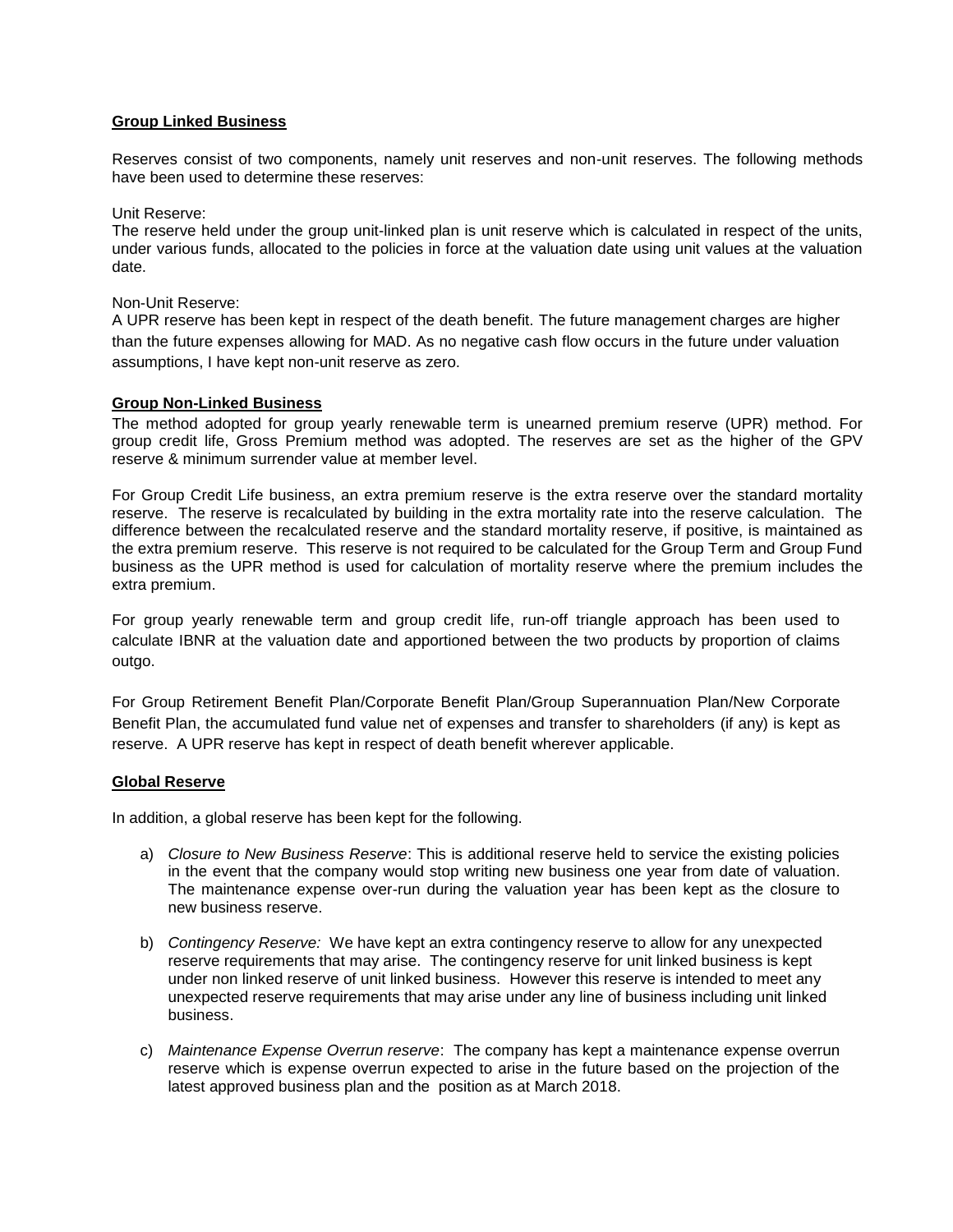## **Valuation Assumptions**

## **Individual Unit- Linked Products**

#### Interest Rate

The interest rate assumption is derived based on the current redemption yield and in accordance with the IRDA Regulations 2016.

The interest rate used for the purpose of non-unit unit reserve calculation 3.36% p.a. for next five years and 2.60% p.a. thereafter.

## *Fund Growth Rate*

For the purpose of the projection an assumption is made for future fund growth for various funds. This is arrived based on the current yield on various instruments like G-sec, Money Market etc and the proportion of these instruments in each of the fund the company offer for its unit-linked policy-holder.

| <b>Fund Name</b>                     | Next 5 Years | Beyond 5 years |
|--------------------------------------|--------------|----------------|
| Equity                               | 8.25%        | 7.50%          |
| Debt                                 | 5.59%        | 4.83%          |
| <b>Balanced</b>                      | 7.26%        | 6.51%          |
| Liquid                               | 3.75%        | 3.00%          |
| Value Fund                           | 7.73%        | 6.97%          |
| <b>Index Fund</b>                    | 8.52%        | 7.76%          |
| <b>Dynamic Fund</b>                  | 8.25%        | 7.50%          |
| <b>Equity Elite</b><br>Opportunities | 7.73%        | 6.97%          |

## Inflation Rate

The inflation rate used of the purpose of valuation is 4.12%.

#### **Mortality**

The mortality assumption used is 99% of IALM 2006-08 Ultimate..

#### **Morbidity**

This is applicable for inbuilt riders attached to IndiaFirst Education Plan, IndiaFirst Young India Plan and IndiaFirst Happy India Plan V1 and V2. Morbidity rate used is 0.2178 per 1000 SA.

#### Expense

The renewal expense per policy for the purpose of valuation is Rs.442 for the single premium and Rs.709 for regular premium for the products IndiaFirst Savings Plan, IndiaFirst Education Plan and IndiaFirst Future Plan.

The renewal expense per policy assumed is 1.92% of the annual premium for regular premium and 0.6% of single premium for single premium mode for all the versions of the products IndiaFirst Smart Save Plan, IndiaFirst Young India Plan, IndiaFirst Money Back Health Insurance Plan, IndiaFirst High Life Plan, IndiaFirst Money Balance Plan and IndiaFirst Happy India Plan.

For IndiaFirst Wealth Maximizer Plan, the renewal expense per policy assumed is Rs. 378 for regular and single premium mode and for regular premium 0.72% p.a. of the annual premium is also assumed.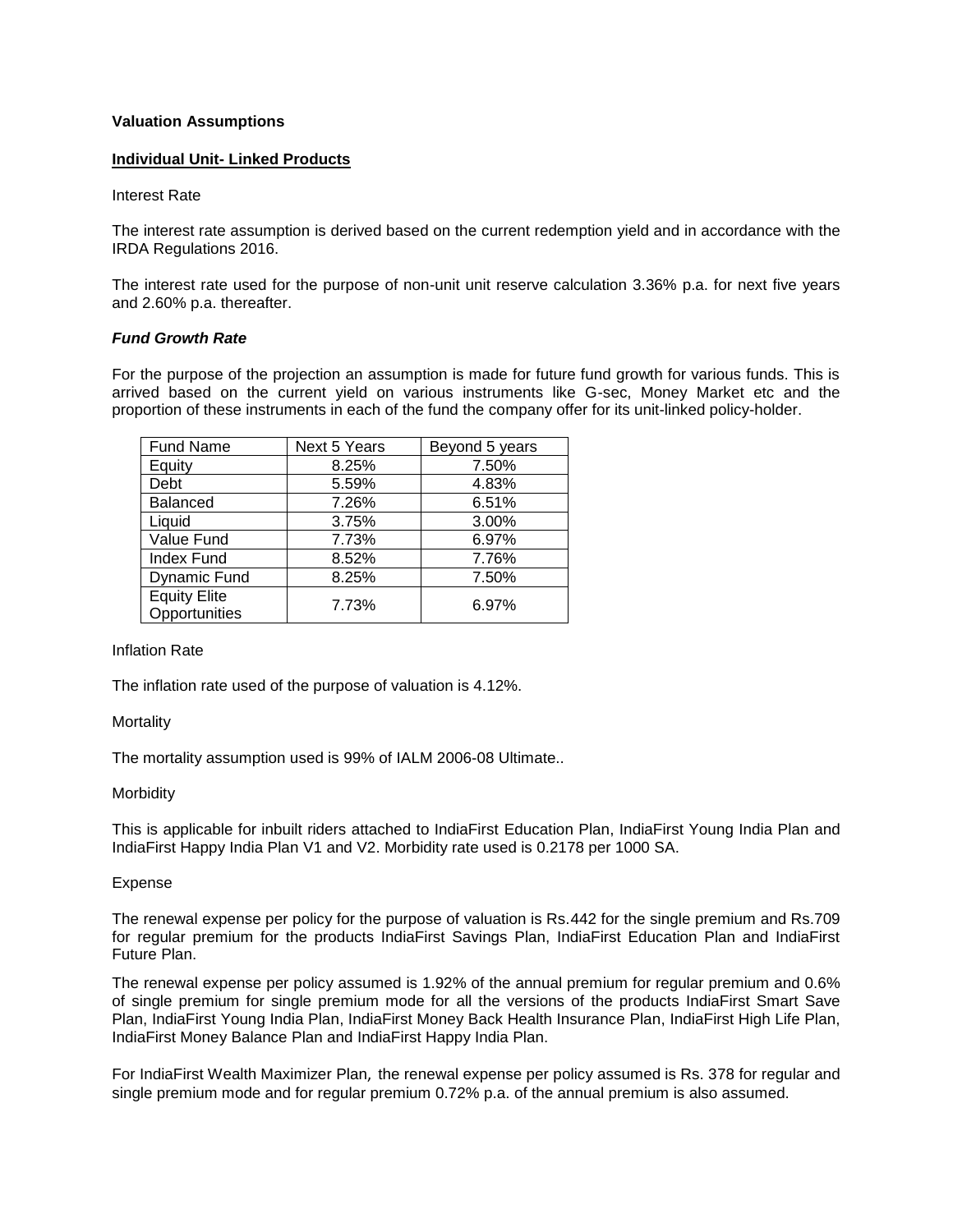The expense is assumed to increase at inflation rate mentioned above.

The fund management expense is 0.15% of the unit-reserve.

## **Individual Non- Linked Products**

## Interest Rate

The interest rate assumed for with-profit life products is 5.61% for next five years and 4.86% thereafter. For with-profit pension products is 5.59% for next five years and 4.84% thereafter. The interest rate assumed for term products is 5.59% for next five years and 4.84% thereafter, for cash back is 5.59% for next five years and 4.84% thereafter. The interest rate assumed for health product is 4.49% for next five years and 3.74% thereafter. The interest rate assumed for immediate annuity product is 5.83% for next five years and 5.08% thereafter.

## Mortality

The mortality assumption used is

| Product                                         | as % of IALM 2006-08 ultimate |        |            |
|-------------------------------------------------|-------------------------------|--------|------------|
| IndiaFirst Life Plan                            |                               | 66%    |            |
| IndiaFirst Anytime Plan                         |                               | 61%    |            |
| IndiaFirst Simple Benefit Plan                  | 121%                          |        |            |
| IndiaFirst Simple Benefit Plan - v2             | 121%                          |        |            |
| IndiaFirst Secure Save Plan                     | 110%                          |        |            |
| IndiaFirst Maha Jeevan Plan-v1                  |                               | 121%   |            |
| IndiaFirst Maha Jeevan Plan-v2                  |                               | 121%   |            |
| IndiaFirst Maha Jeevan Plan-v3                  | 110%                          |        |            |
| IndiaFirst Maha Jeevan Plan-v4                  | 110%                          |        |            |
| IndiaFirst Mediclaim Plan                       | 81%                           |        |            |
| IndiaFirst CSC Shublabh Plan                    | 124%                          |        |            |
| IndiaFirst Cash Back Plan - All                 | 99%                           |        |            |
| versions                                        |                               |        |            |
| <b>IndiaFirst Guaranteed Retirement</b><br>Plan |                               | 99%    |            |
|                                                 | Sum Assured                   | Smoker | Non-Smoker |
| IndiaFirst Life Plan - v2 and                   | Less than 50<br>lakhs         | 71.5%  | 71.5%      |
| IndiaFirst Anytime Plan - v2                    | 50 lakhs and<br>above         | 55%    | 33%        |
| IndiaFirst Life Little Champ                    | 110%                          |        |            |
| IndiaFirst Life "Insurance Khata"               | 140%                          |        |            |
| IndiaFirst Life CSC "Insurance Khata"           | 140%                          |        |            |
| IndiaFirst Life POS "Insurance Khata"           | 140%                          |        |            |

# Expense

The renewal expense of IndiaFirst Anytime Plan and IndiaFirst Life Plan is Rs.213 p.a. for regular premium and Rs.106 p.a. for single premium. Claim expense of 1.2% of death benefit subject to maximum of Rs.10,000

The renewal expense of IndiaFirst Anytime Plan – v2 is 3.60% p.a. for regular premium and Rs.106 p.a. for single premium. For IndiaFirst Life Plan – v2 it is 6.00% p.a. for regular premium and Rs.106 p.a. for single premium.